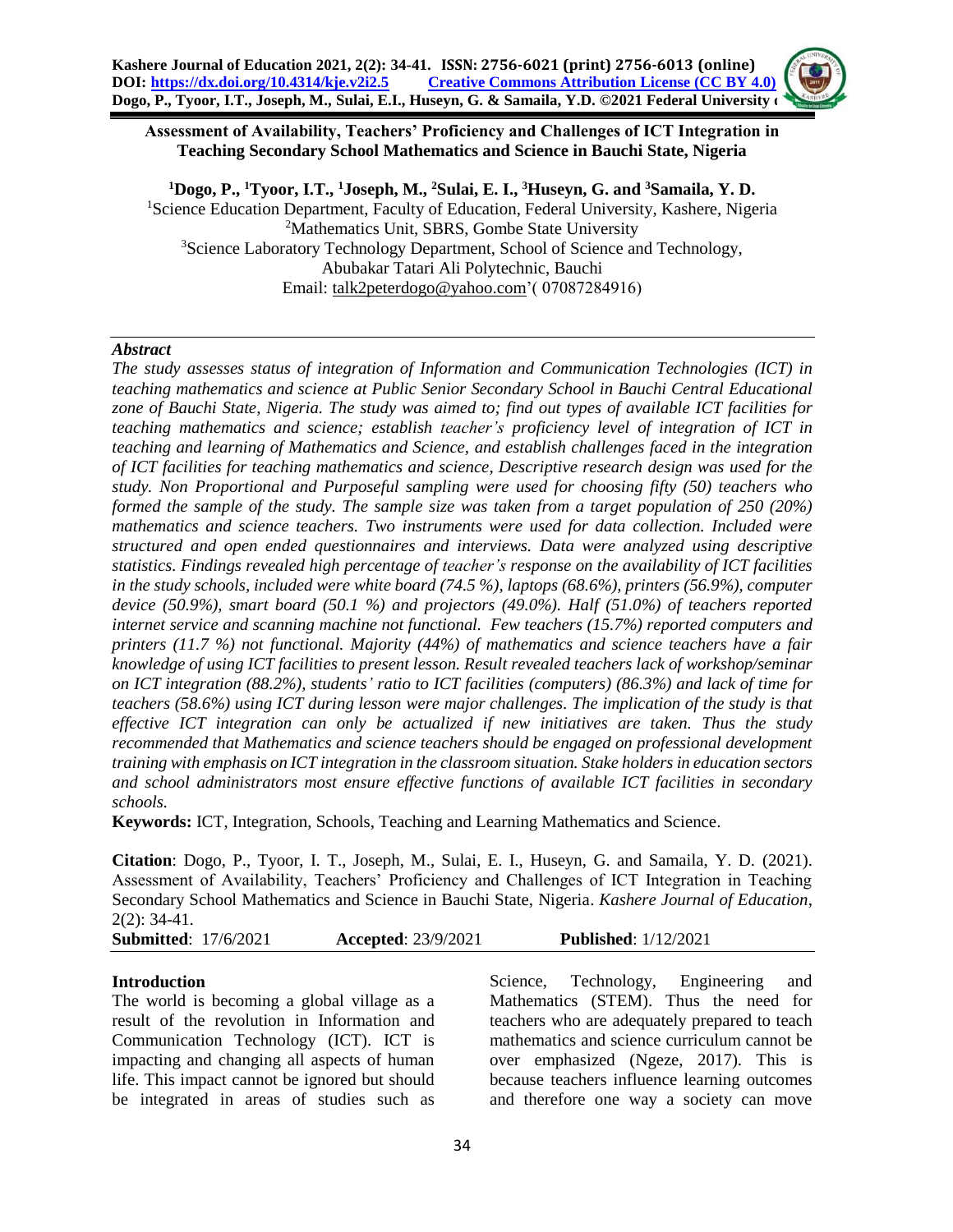

forward is to build its human capital through the use of ICT. ICT is viewed as an important tool to support and facilitate new ways of teaching and learning mathematics and science globally (Kennedy &Odell, 2014).

ICT use improves the way science and mathematics is taught and enhances students' understanding of basic concepts of science and mathematics. The use of ICT in teaching, presents a paradigm shift from a teacher centered to a learner-centered, from individual learning to collaborative learning, and from a teacher as a source of knowledge to a learner as source of knowledge. The ability to harness ICT in the design of the classrooms learning can have an impact in the engagement of students in the learning of science and mathematics, by creating more options for learners to connect technology with course content (Abubakar etal, 2020)

In Cyprus for example, a study on effective practice of ICT integration in education revealed that teachers have demonstrated their willingness to integrate ICT in their teaching practice. Such initiatives were perceived by teachers as a step toward improving their pedagogical content knowledge. The same study further revealed several factors as perceive by teachers that hinder their level of ICT integration in the classroom situation. Such factors among others includes; lack of time, ill structured design curriculum, lack of infrastructures and tools to better support teachers and learners (Charalambos, 2010),

In Kenya a study on opportunities and challenges of ICT integration for learning mathematics and science in schools revealed that, effective use of ICT in teaching motivates both teachers and students (Shela, et al 2018). The same study found that the major challenge students experienced was lack of Technical know-how from their teachers resulting into limited thinking and lack of reasoning.

In Tanzania, a similar study on ICT integration in teaching and learning in secondary schools found that, the number of computers and other ICT facilities did not tally with number of learners (Ngeze, 2017). Thus the successes behind the integration of ICT in learning depend adequately on teachers' preparation and readiness.

In Nigeria, the policy for integration of ICT in the classroom situation has already been adopted and applied by mathematics and science teachers (Avbarefe, 2021). This has been due to the role of ICT in the modern world (Adanma, 2014). A policy for admission into tertiary institutions in Nigeria require candidates possess ICT skills, hence the need for teachers to integrate ICT in teaching and learning in the classroom (Abubakar, 2014). Despite the demand needed in the usage of ICT in classroom practice, mathematics and science teachers in Nigeria still face so many challenges. Ihechukwu (2016) on a study on impediment to integration of ICT in teaching and learning of mathematics found that series of factors hinder the full integration of ICT in secondary schools. Factors identified were, lack of teachers competent and confidence, negative attitudes among teachers and inadequate ICT personnel,

Ihechukwu (2016) further opines that, lack of ICT knowledge by teachers make them feel anxious about using ICT in the classroom situation and thus lack of confidence to use in their teaching. The great success behind the integration of ICT in teaching of mathematics and science in secondary school is teachers' high proficiency level of ICT and the effective usage of ICT in the Nigerian secondary school classroom.

# **Statement of the Problem**

At classroom teacher's knowledge of ICT can accelerate and improve their mythology in teaching mathematics and science. The integration of ICT in teaching and learning science and mathematics at secondary school level poses a lot of challenges to teachers. Major challenges are teachers' proficiency level, usage level and competency toward ICT integration (Shela, et al, 2018). In Nigeria, few (35.1%) secondary school teachers possess high level of awareness of country educational policy on ICT integration in classroom teaching (Adebowale & Dare, 2012). Abubakar etal (2020) in a study on assessment of teachers' utilization of power point usage for Mathematics Instructions in Senior Secondary Schools in Sokoto revealed that Majority of the respondents disagreed that they know how to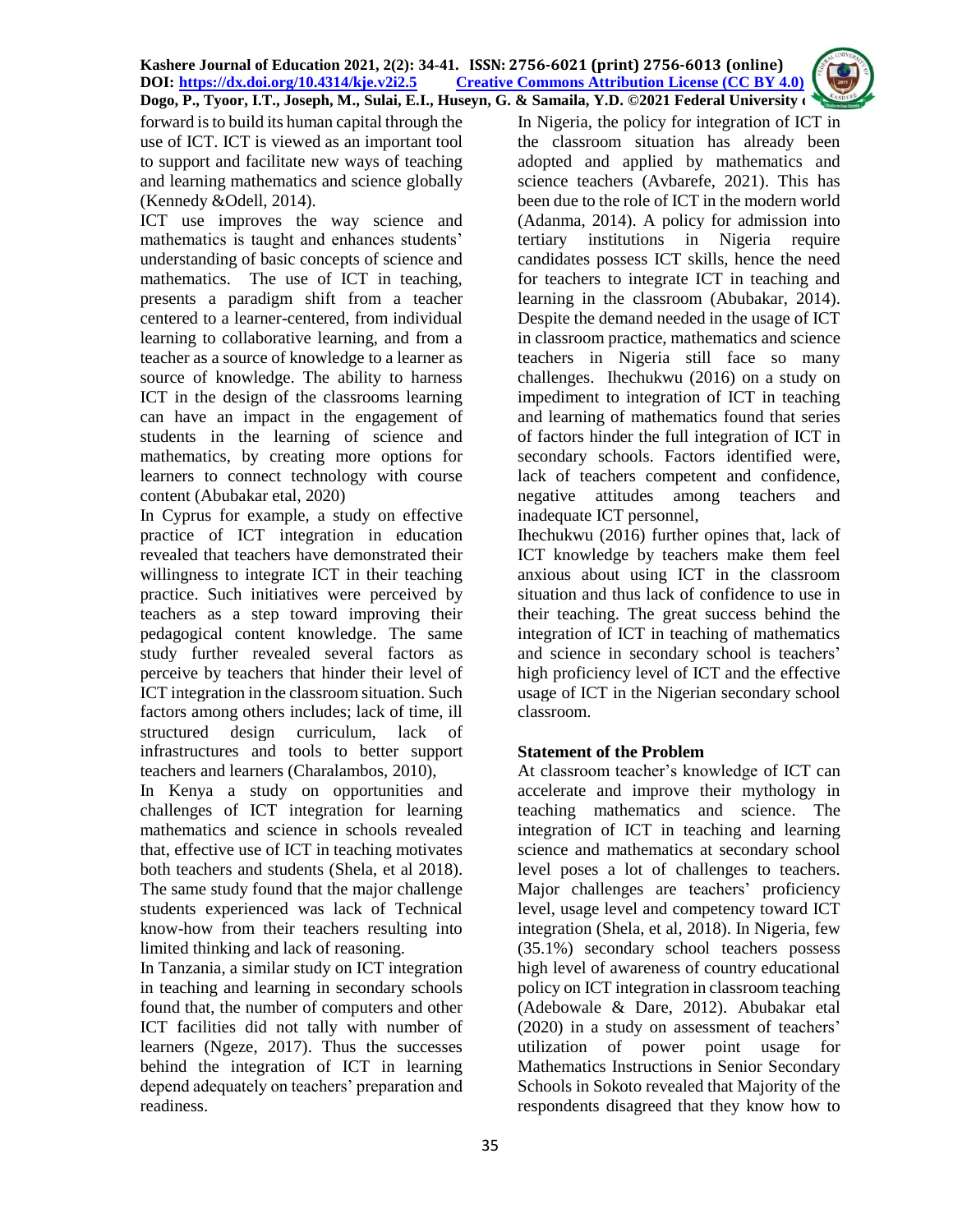**Kashere Journal of Education 2021, 2(2): 34-41. ISSN: 2756-6021 (print) 2756-6013 (online) DOI: <https://dx.doi.org/10.4314/kje.v2i2.5> [Creative Commons Attribution](http://creativecommons.org/licenses/by/4.0/) License (CC BY 4.0) Dogo, P., Tyoor, I.T., Joseph, M., Sulai, E.I., Huseyn, G. & Samaila, Y.D. ©2021 Federal University of** 

integrate PowerPoint in Mathematics instruction. Evidence to this view was also observed on a study on teacher's readiness for integration of ICT in teaching of biology in secondary schools in Bauchi state. Findings revealed that majority (56%) of teachers do not used use ICT integration in their lessons (Barde, 2017). Lack of use of ICT facilities by mathematics and science teachers during instruction may be connected to reasons such as lack of availability of ICT facilities, lack of teacher's proficiency of ICT integration and challenges faced by teachers, these call the study.

### **Objectives of the study**

The study was guided by the followings;

- 1. To find out level of available of ICT facilities in teaching mathematics and science at senior secondary schools of Central Educational Zone, Bauchi State
- 2. To find out proficiency level of ICT integration among teachers in teaching mathematics and science at senior secondary schools in Central Educational Zone, Bauchi State.
- 3. To find out challenges based on frequencies for integration of ICT in teaching mathematics and science.

#### **Research question**

- 1. What is the level of availability ICT integration for teaching mathematics and science subjects in senior secondary school in Central Educational of Zone of Bauchi State?
- 2. What is teachers' proficiency level of ICT integration in teaching of mathematics and science at senior secondary schools in Central Educational Zone of Bauchi State?
- 3. What are challenges based on frequencies face by teachers in integration of ICT in teaching and learning of mathematics and science in Central Educational Zone of Bauchi State?

#### **Methodology**

The study employs descriptive survey as a research design. The design seeks to explain, describe and discuss some attributes on variables under study. The target population for the study was 250 mathematics and science teachers at senior secondary school levels from the study schools (MoE, 2018). Purposeful sampling was used to select 50 mathematics and science teachers from the study public secondary schools within the Central Educational of Bauchi State.

The schools selected were five boarding secondary schools within the same educational zone. Included were Government Girls College, Kafin Madaki (A). Government Girls College (B), Bauchi, Federal Government Girls Collage, Bauchi (C), General Hassan Usman Kasina Unity College (D) and Government Science Secondary School Dass (D). The selection of sample schools was based on school type (existing boarding schools), reasonable number of mathematics and science teachers as well as some kind of ICT infrastructure.

#### **Sample Size**

In each School there were ten (10) of qualified mathematics and science teachers. Teachers who were having their first degrees in areas mentioned above were selected and participated in the study. Thus the sample number of mathematics and science teachers used for the study was 50.

#### **Data Collection**

For the purpose of this study, researchers developed two research instruments, included were Mathematics and Science Teacher Questionnaires (MSTQ), Interviewed schedule. The instruments were pilot tested in Government Science College Dass, a school located in Bauchi Southern Educational Zone of the state, different from the study schools. Ten qualified mathematics and science teachers found at Senior Secondary in the school level were pilot tested.

The research instruments were validated by an ICT teacher and two lectures from the Department of Science Education, Federal University, Kashere, Gombe State. Thus a Chronbach Alpha coefficient was used to measure the reliability and the consistency of the research instrument (MSTQ) in three sections. Included were the reliability coefficient for items on availability of ICT

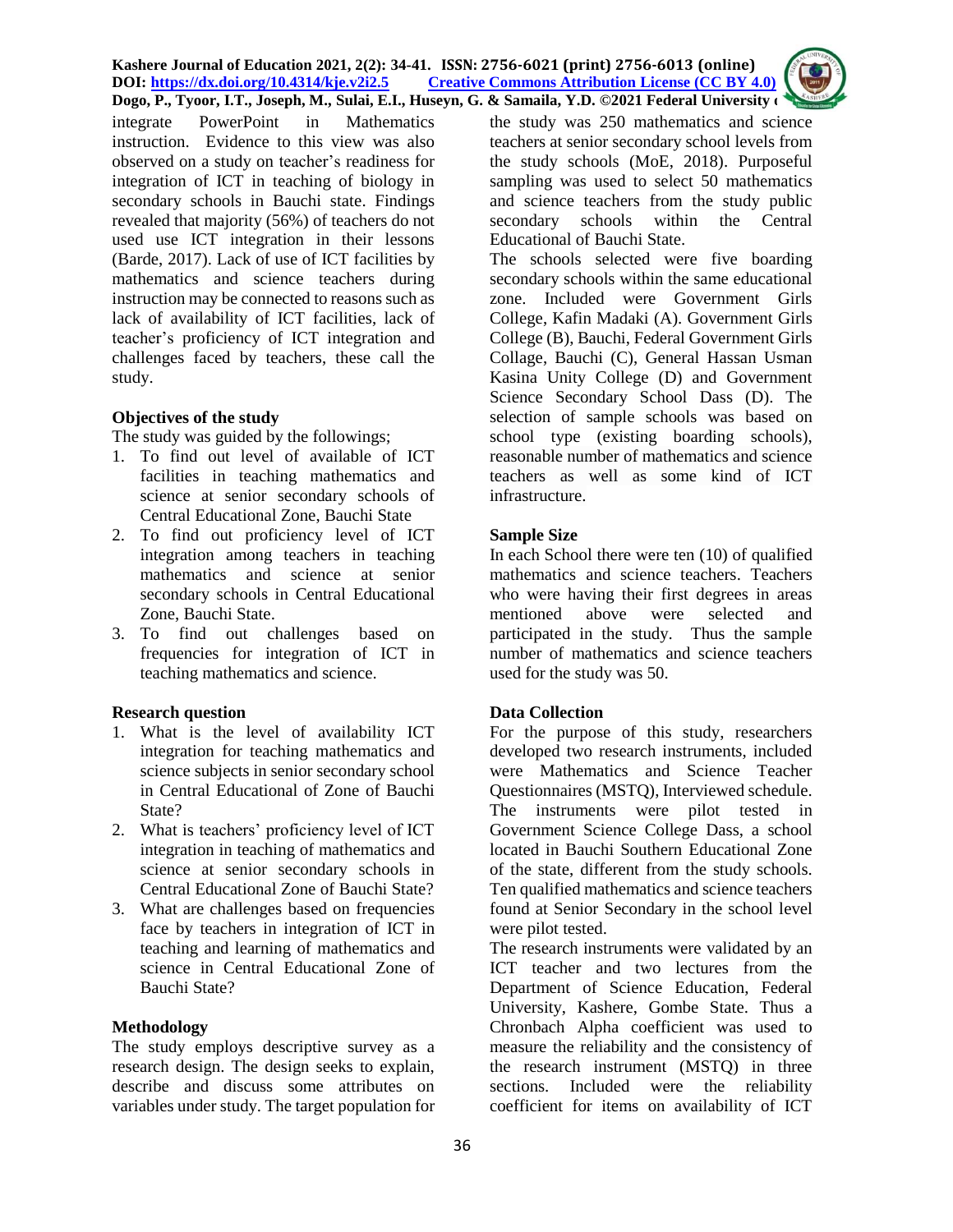**Kashere Journal of Education 2021, 2(2): 34-41. ISSN: 2756-6021 (print) 2756-6013 (online) Discretive Commons Attribution License (CC BY 4.0)** 

**Dogo, P., Tyoor, I.T., Joseph, M., Sulai, E.I., Huseyn, G. & Samaila, Y.D. ©2021 Federal University of**  facilities ( $\alpha = 0.76$ ), the reliability coefficient for items on teachers' proficiency level ( $\alpha$  = 0.72) and the reliability coefficient for items on challenges face by teachers in integration of ICT ( $α = 0.74$ ).

#### **Interviews**

Interviews were conducted for four principals and eight Heads of department that were involved in the study, making a total of 12 teachers. Interview responses were meant to provide in-depth knowledge about data collected through the questionnaire. However, their opinion regarding technology integration in teaching, availability of ICT facilities in schools and challenges faced by teachers' use of technology in teaching in their school investigated.

### **Data Analysis**

Data analyses were guided by both research objectives and the research questions. Data from the research instrument were coded and keyed into Statistical Package for Social Science (SPSS) computer package. Data were grouped and analysed into similar themes in line with research questions. Quantitative data were analysed using simple descriptive statistics (frequencies, percentages).

# **Results**

**Research question one:** What ICT facilities are available and functional in teaching of mathematics and science subjects in senior secondary school in Central Educational of Zone of Bauchi? The research question was set in order to test the first objective in the study. Responses obtained from mathematics and science teachers were scored and obtained based on frequency count and percentages. Table 1 presented the result

| Table 1: Percentage response of teachers on availability of ICT facilities for teaching |  |
|-----------------------------------------------------------------------------------------|--|
| mathematics and science                                                                 |  |

| <b>Items</b>         | <b>Available</b> |      |                | <b>Not Available</b> | <b>Functional</b> |               | <b>Not Functional</b> |      |
|----------------------|------------------|------|----------------|----------------------|-------------------|---------------|-----------------------|------|
|                      | F                | $\%$ | F              | $\%$                 | F                 | $\frac{0}{0}$ | F                     | %    |
| Computer             | 30               | 58.9 | 8              | 15.7                 | 5                 | 9.7           | 8                     | 15.7 |
| Printer              | 29               | 56.9 | 6              | 11.7                 | 6                 | 11.7          | 10                    | 9.6  |
| Internet service     | 19               | 37.5 | $\overline{4}$ | 7.8                  | 2                 | 3.9           | 26                    | 51.0 |
| Laptop               | 25               | 49.0 | 10             | 19.6                 | 10                | 19.6          | 6                     | 11.7 |
| Projector            | 35               | 68.6 | 2              | 3.9                  | 2                 | 3.9           | 12                    | 23.5 |
| Photocopying machine | 8                | 15.7 | 25             | 49.0                 | $\overline{4}$    | 7.8           | 14                    | 27.5 |
| Scanning machine     | 4                | 7.8  | 18             | 35.3                 | 3                 | 5.9           | 26                    | 51.0 |
| <b>Smart Board</b>   | 26               | 50.1 | 8              | 15.7                 | 3                 | 37.5          | 14                    | 27.4 |
| White Board          | 38               | 74.5 | ⌒              | 3.9                  | 10                | 19.6          |                       | 2.0  |

**Source: (Field Survey, 2018)**

Table1 indicated a significant and reasonable percentage of teachers reported on the availability of ICT facilities in the study schools. Included were white board (74.5 %), laptops (68.6%), printers (56.9%), computer device  $(50.9\%)$ , smart board  $(50.1\%)$  and projectors (49.0%) respectively. Further result indicated that, some ICT facilities found in the existing schools were not functional. More than half (51.0%) of teachers reported that internet service and scanning machine were not functional. Few teachers (15.7%) reported computers and printers (11.7 %) respectively were not functional. Based on findings therefore most of the study schools have ICT facilities for integration in teaching of mathematics and science in secondary schools Bauchi central educational despite lack of internet service in most of the existing schools. Thus the need to improve internet service for effective integration of ICT facilities in mathematics and science classroom situation.

Question 2: What is the proficiency level of ICT integration in teaching mathematics and science among teachers at Senior Secondary

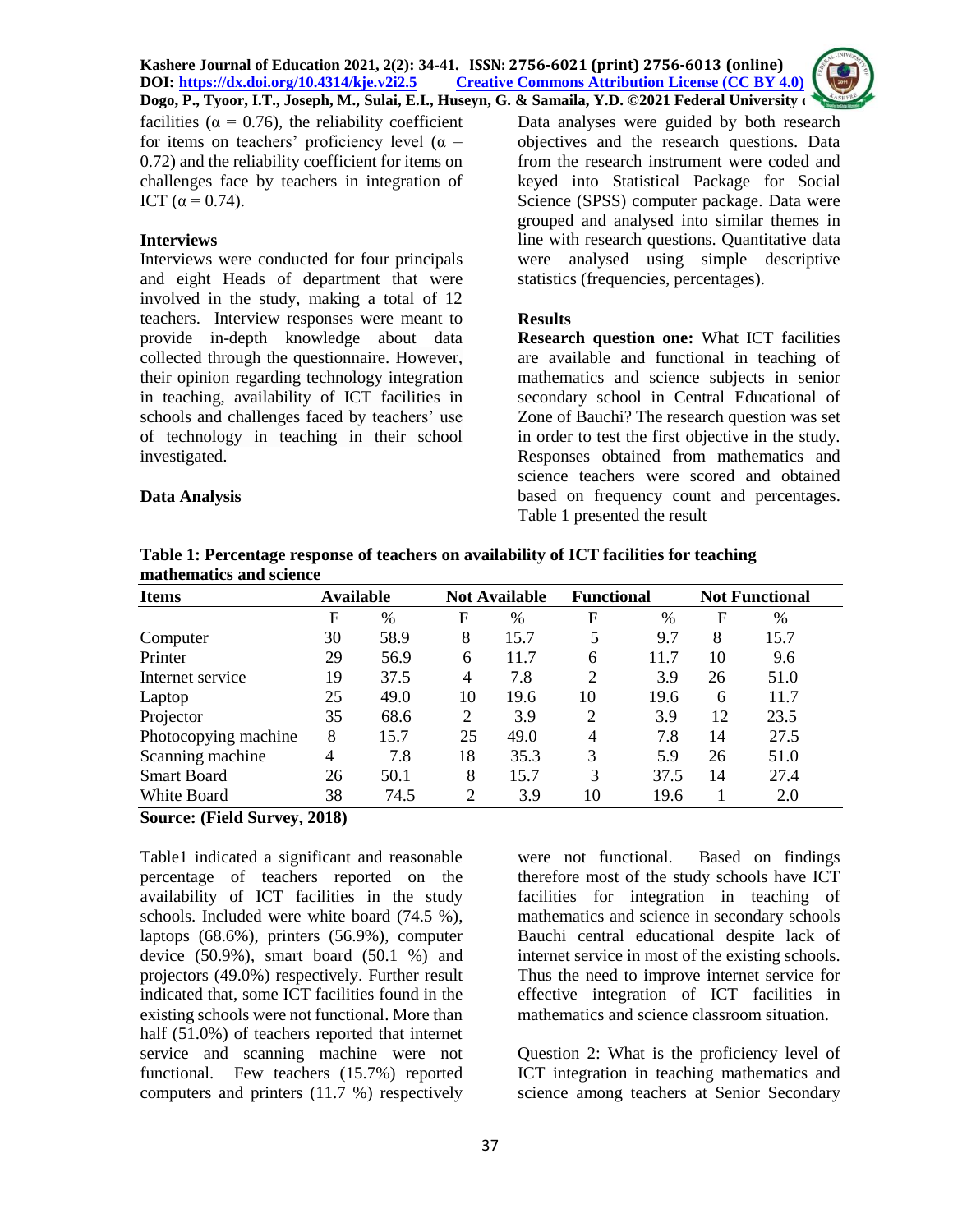school in Educational Central zone of Bauchi State? The research question was set in order to test the second objective in the study. Mathematics and science teachers were required to rate their responses based on knowledge levels as; Excellent, Good, Fair and poor. Responses were based on Frequency count, percentages were obtained, computed and recorded. Table 3 present the result.

**Table2: Knowledge levels of ICT Integration possessed by Mathematics and Science Teachers**

| <b>Statement</b>                             | <b>Excellent</b> |                | Good |               |    | Fair          |    |               |  |
|----------------------------------------------|------------------|----------------|------|---------------|----|---------------|----|---------------|--|
|                                              | F                | $\frac{6}{10}$ | F    | $\frac{0}{0}$ | F  | $\frac{6}{9}$ | F  | $\frac{6}{9}$ |  |
| Given effective lesson<br>using power point  | 10               | 20             | 15   | 29            | 22 | 44            |    | 07            |  |
| Finding useful information from internet     |                  | 18             | 15   | 30            | 10 | 20            |    | 32            |  |
| Sustaining leaner's interest using Computers |                  | 18             |      | 33            | 10 | 19            | 15 | 30            |  |
| Use of graphic software during lesson        |                  | 05             | 15   | 30            | 18 | 35            | 13 | 25            |  |
| Communicate my lesson using email            | 15               | 30             | 10   | 20            | 18 | 35            | 8  | 15            |  |
| Access to ICT facilities for my lesson       |                  | 10             | 11   | 21            | 12 | 24            |    | 45            |  |
| Source: (Field Survey, 2018)                 |                  |                |      |               |    |               |    |               |  |

Table 3 indicated that majority (44%) of mathematics and science teachers have a fair knowledge of using power point for effective lesson presentation with few (7%) of the same teachers who have no knowledge of using power point for effective lesson presentation. Further result indicated that majority (32%) of teachers has no capability of sustaining learners interest using computers during lesson, however a good number of the same teachers has indicated good (33%) knowledge of using computer to sustain learners interest during lesson. On use of graphic software during lesson majority (35%) of teachers have a fair knowledge, with good number of teacher having good knowledge of using graphics software during lesson. Teachers who could not have the excellent knowledge were few (5%). Further result indicated that majority (45%) have poor knowledge of ICT due to their in ability to have access to ICT facilities, with few (10%) who have excellent knowledge as a result of their ability to access ICT facilities. The findings here revealed that most teachers from the study schools do not have excellent knowledge for effective integration of ICT in teaching and learning of mathematics and science at secondary school level, therefore teacher's proficiency of ICT integration is very low. Teachers need to acquire ICT skills as a way of improving their pedagogical content knowledge.

Question 3: What are challenges face by teachers on integration of ICT facilities in teaching and learning of mathematics and sciences? The research question three was set to test objective three.

Teachers were required to provide their responses based on items constructed. Their responses were rated as often, sometimes and never based on frequency count and percentages. Table 3 below presented the result.

| <b>Statement</b>                                | <b>Often</b> |               |    | - <del>. .</del><br><b>Sometimes</b> | <b>Never</b> |               |  |
|-------------------------------------------------|--------------|---------------|----|--------------------------------------|--------------|---------------|--|
|                                                 | F            | $\frac{6}{9}$ | F  | $\frac{0}{0}$                        | F            | $\frac{0}{0}$ |  |
| Teachers lack of ICT skills and knowledge       | 26           | 51.0          | 20 | 39.2                                 |              | 9.8           |  |
| Lack of time for ICT during lesson              | 30           | 58.8          | 6  | 11.8                                 | 15           | 28.4          |  |
| Insufficient infrastructure for ICT integration | 41           | 80.3          |    | 13.7                                 |              | 5.9           |  |
| Inconsistency in power supply                   | 36           | 70.6          | 5  | 9.8                                  | 10           | 19.6          |  |
| Lack of workshop/seminar on ICT integration     | 45           | 88.2          | 5  | 9.8                                  |              | 2.0           |  |
| High level of students' ratio to ICT facilities | 44           | 86.3          |    | 9.8                                  | 2            | 3.9           |  |
| Lack of functional ICT facilities in schools.   | 38           | 74.5          | 14 | 27.5                                 | 9            | 17.6          |  |

**Table3: Percentage responses of teachers on challenges of ICT integration in classroom (n = 51)**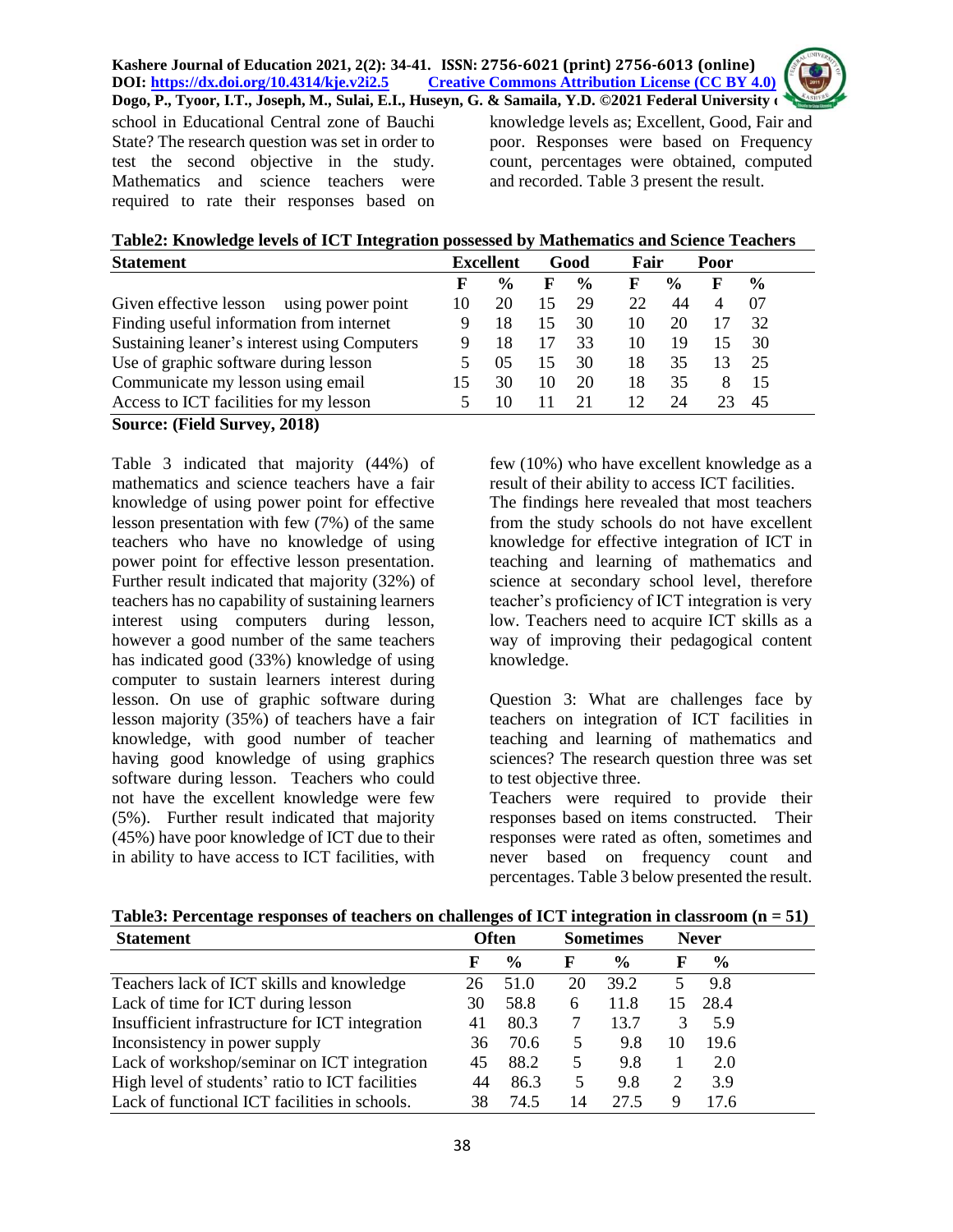

**Source: (Field Survey, 2018)** Table 3 indicated major challenges as often experience by mathematics and science teachers to include lack of workshop/ seminars on ICT integration (88.2%) compare to few (2.0%) who responded never as a challenge. Also high level of students' ratio to ICT facilities (86.3%) was often considered as a major challenge since few (5.7%) responded never as a challenge. Result also indicated insufficient infrastructure for ICT integration (80.3%) as often experience by both mathematics and science teachers since few (5.9%) never responded as a challenge.

Findings on inconsistency in power supply was often as reported by more than half (70.6 %) of teachers since few (19.6%) of the same teachers responded never. Similar challenges were observed as lack of time for ICT during lesson (58.8%) and teachers lack of ICT skills and knowledge (51.0%). Thus findings on challenges face by mathematics and science teachers from the study schools were highly observed as lack of workshops/seminars on ICT integration in classroom situation. Inconsistency in power supply was also a major challenge for effective integration of ICT facilities.

On interview responses for findings on availability of ICT facilities (table 1), the principal from one of the study schools revealed that ICT facilities exist in his school were computers, laptop, smart board and white board and yet lack internet service connection. Most of the HOD'S from the four schools confirmed that computer labs were mostly used by the IT experts to train students to acquire basic skills in computing and were not used for any other subject instruction. However, six out of twelve teachers pointed further that, the facility was available to all interested teachers (mainly after school) and not during school hour.

Despite availably of ICT facilities for teachers in the existing schools, interview responses from all heads of department (Mathematics and Science) indicated that most teachers only possess basic skills of ICT operation and computing without the basic skills of ICT integration in their subject areas. This is the reason why most science and mathematics

teachers have a fair knowledge of ICT integration in the classroom situation as revealed in table 2 of our findings.

On challenges faced on ICT integration (Table 3) faced by teachers, one among the heads of department reputed that most of teachers who attained workshops/ seminars do not focus on the use of ICT as an instruction in class. He (HOD) further reported that most training have concentrated on how to help teachers get information on the internet and basic skills of operation and computing. According to him (HOD), the training programmed was not consistent and not timely. Thus the training is usually for newly employed teachers especially at the commencement of the academic calendar.

# **Discussions**

The study assessed the status of integration of ICT facilities in teaching mathematics and science subjects at senior secondary school level in Bauchi State. Findings on availability of ICT facilities for teaching mathematics and science teachers indicated that, most ICT facilities in the existing schools were available , those found were white board (74.5 %), laptops (68.6%), printers (56.9%), computer device  $(50.9\%)$ , smart board  $(50.1\%)$  and projectors (49.0%) The finding is supported by Ngeze, (2017) in Tanzania who reported that, with the increase or provisions of ICT facilities in our secondary schools, teachers can be train and thus ICT integration in classroom would increase.

Findings on proficiency level of ICT by mathematics and science teachers in the study schools indicated few (20%) teachers have excellent knowledge of using power point during lesson compare to majority (44%) of them who have a fair knowledge. Similar result indicated few (5%) of teachers can use graphic software during lesson compare to majority (35.0%) of teachers who have fair knowledge of using graphic software. Findings also revealed that few teachers (30.0%) have a fair knowledge to communicate their lesson using email. The implication here is that most teachers lack the knowledge of using ICT facilities can hinder them from integrating of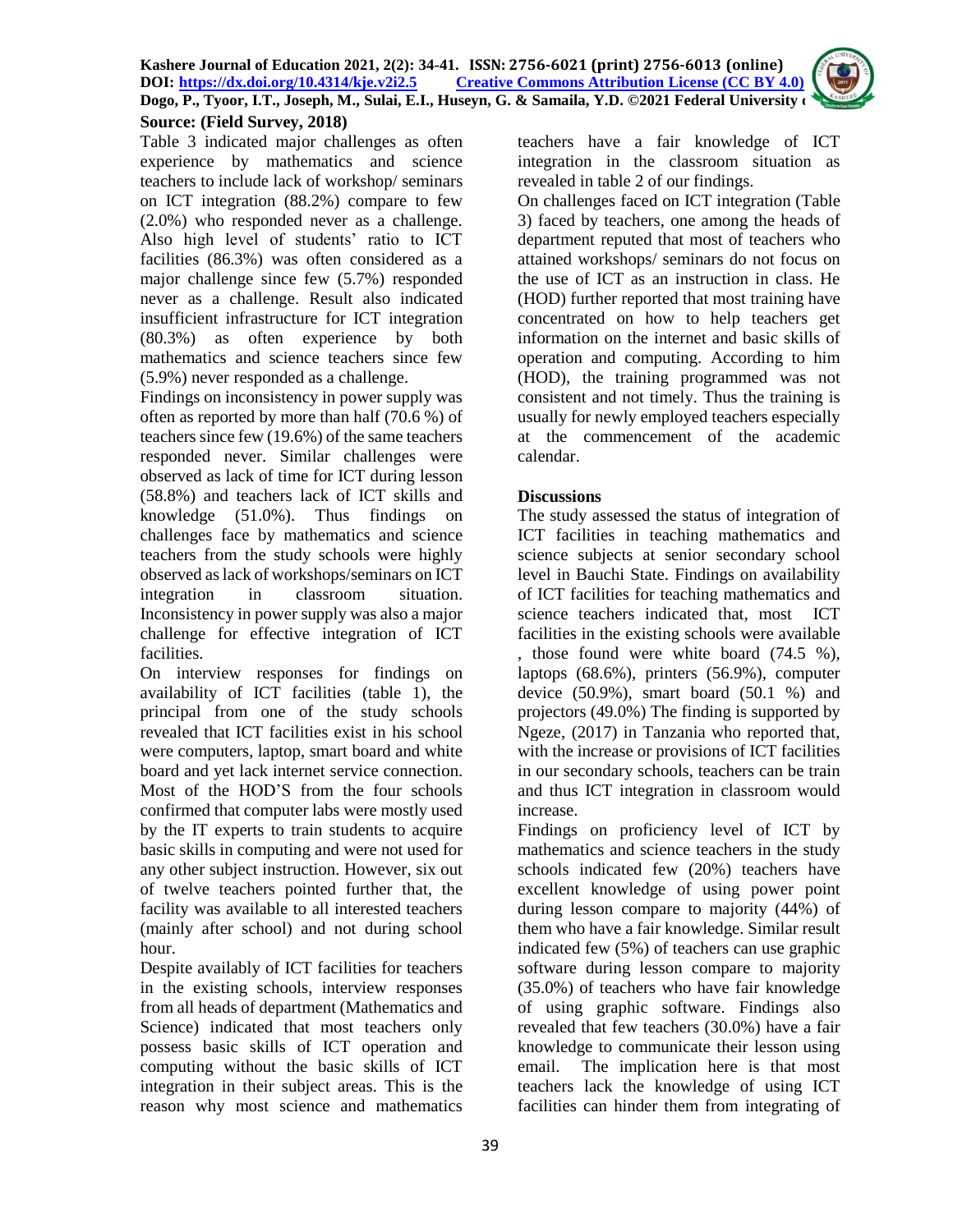#### **Kashere Journal of Education 2021, 2(2): 34-41. ISSN: 2756-6021 (print) 2756-6013 (online) DOI: <https://dx.doi.org/10.4314/kje.v2i2.5> [Creative Commons Attribution](http://creativecommons.org/licenses/by/4.0/) License (CC BY 4.0) Dogo, P., Tyoor, I.T., Joseph, M., Sulai, E.I., Huseyn, G. & Samaila, Y.D. ©2021 Federal University of**

ICT facilities in the classroom. This finding is supported by Ihechukwu (2016) who opines that lack ICT knowledge by teachers make them feel anxious and even frustrated about using ICT in the classroom situation. The implication here is that teachers lack of knowledge affect the status of ICT integration. Further findings on challenges faced by teachers on integration of ICT in school revealed, challenges often faced by teacher include lack of workshop/ seminar (88.2%), high level of student's ratio (88.2%) and lack of time during lesson (58.8%). Similar result indicated inconsistency in power supply (70.6%) and Lack of functional ICT (74.5%). The study agreed with Charalambos (2010) in Cyprus in a study on effective practice of ICT integration in education revealed that, lack of infrastructures and tools to better support teachers and learners can hinder the effective integration of ICT in schools.

# **Conclusion**

The outcome of this study revealed that the state of integration of ICT in teaching mathematics and science subjects in Bauchi state have not been fully conceptualize and integrated, since teacher's knowledge of ICT integration is very low and most of the training of teachers do not focus on their area of specialization but only aimed acquiring basic and computing skills. In consistence I power supply for ICT utilization was reported to often and thus slow down the ICT integration in classroom situation.

# **Recommendation**

Based on the conclusion above, therefore it is recommended that;

- 1. The use of available ICT facilities should be emphasized by teachers of mathematics and science in the Nigerian secondary schools.
- 2. There is a need for special ICT laboratory facilities for mathematics and science
- 3. Teachers should be encouraged to be trained and attend seminar/ workshop on ICT skills acquisition.

4. Urgent step must be taken as the new approach remains best and new way of improving teacher pedagogy and enhancement of student's problem solving abilities in mathematics and science.

#### **References.**

- Abubakar, A. S. (2014). Using Computer Based Method for the Conduct of Examination in Nigeria, Prospect and Challenges. *Mediterranean Journal of Social Science*. 5(2), 47-55.
- Abubakar, A. B., Muhammad, G. A., Umar A. S. & Mahmud A. (2020). Assessment of Teachers' Utilization of Power Point Usage for Mathematics Instructions in Senior Secondary Schools in, Sokoto Metropolis, Nigeria. *International Journal of Research and Scientific Innovation (IJRSI)*, 2, 249-250.
- Sadanma, C. E. (2014). Integrating ICT into Nigerian Secondary School Curriculum: Addressable Issues. *International Journal of Education and Research*. l4(4), 13-14.
- Augustine, N, Daud, M. S. & Kamaruddin, S. N. (2018). Teachers' use of ICT in teaching and learning in Aba North District, *Nigeria. Journal of Humanities and Social Science.* 23(4), 30-40.
- Avbarefe, R. (2021). Effectiveness of ICT Integration in Nigeria Educational System. Journal of Research in Humanities and Social Science. 4(1), 16- 30.
- Barde, M. (2017). *Teachers readiness for integration of information and communication technology in the teaching of Biology in secondary schools in Bauchi State, Nigeria*. An Unpublished Mastres Thesis. Kenyatta University, Kenya. East Africa.
- Charalambos, V. (2010). Teachers' use of ICT: Challenges and Opportunities. Proceedings of the  $7<sup>th</sup>$  international Conference, 439-440.